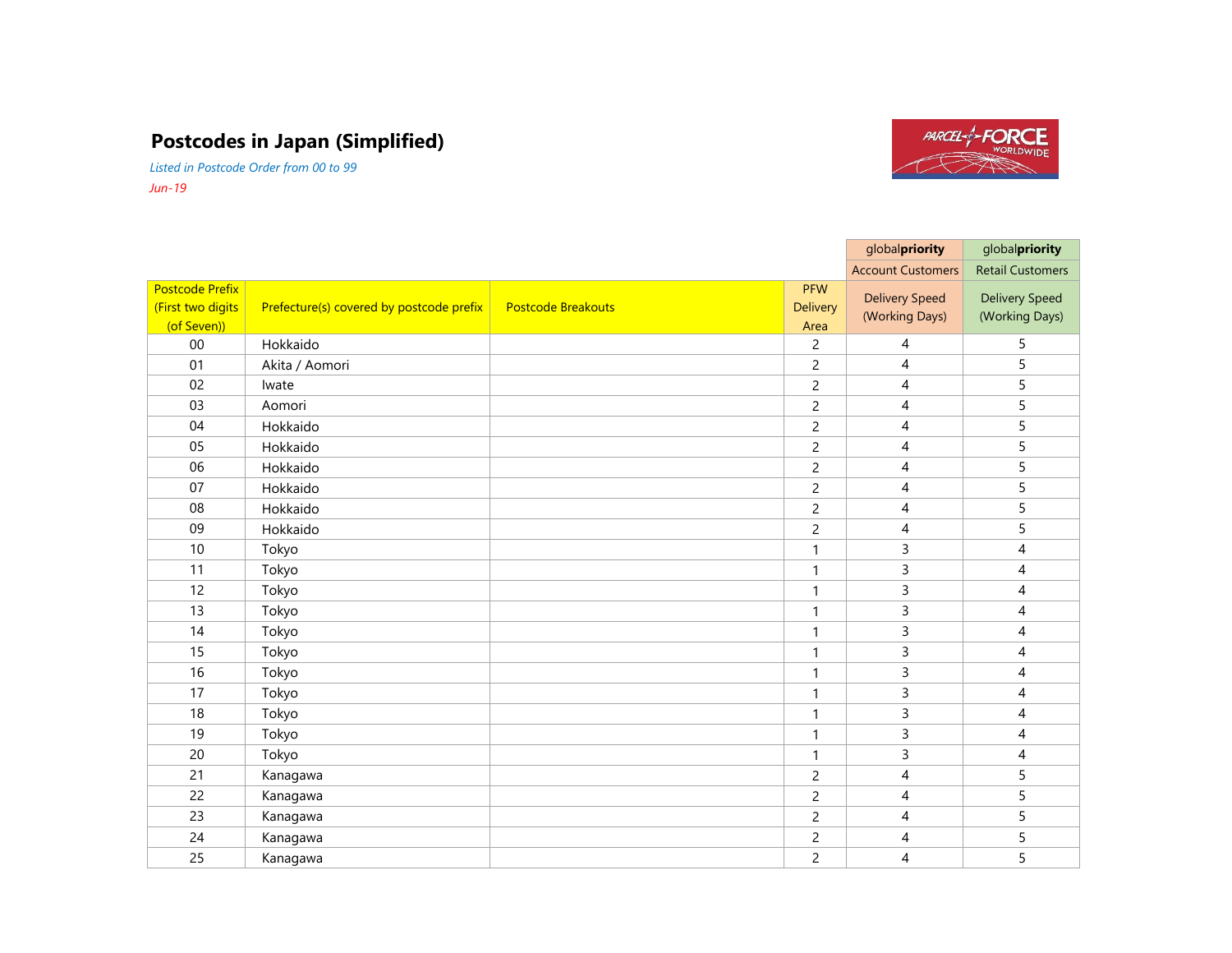|                        |                                          |                                                  |                | globalpriority           | globalpriority          |
|------------------------|------------------------------------------|--------------------------------------------------|----------------|--------------------------|-------------------------|
|                        |                                          |                                                  |                | <b>Account Customers</b> | <b>Retail Customers</b> |
| <b>Postcode Prefix</b> |                                          |                                                  | <b>PFW</b>     | <b>Delivery Speed</b>    | <b>Delivery Speed</b>   |
| (First two digits      | Prefecture(s) covered by postcode prefix | <b>Postcode Breakouts</b>                        | Delivery       | (Working Days)           | (Working Days)          |
| (of Seven))            |                                          |                                                  | Area           |                          |                         |
| 26                     | Chiba                                    |                                                  | $\overline{2}$ | $\overline{4}$           | 5                       |
| 27                     | Chiba                                    |                                                  | $\overline{c}$ | $\overline{4}$           | 5                       |
| 28                     | Chiba                                    |                                                  | $\overline{c}$ | 4                        | 5                       |
| 29                     | Chiba                                    |                                                  | $\overline{2}$ | $\overline{4}$           | 5                       |
| 30                     | Ibaraki                                  |                                                  | $\overline{2}$ | $\overline{4}$           | 5                       |
| 31                     | Ibaraki / Tochigi                        |                                                  | $\overline{c}$ | $\overline{4}$           | 5                       |
| 32                     | Tochigi                                  |                                                  | $\overline{2}$ | 4                        | 5                       |
| 33                     | Saitama                                  |                                                  | $\overline{2}$ | $\overline{4}$           | 5                       |
| 34                     | Saitama / Tochigi                        |                                                  | $\overline{2}$ | $\overline{4}$           | 5                       |
| 35                     | Saitama                                  |                                                  | $\overline{c}$ | $\overline{4}$           | 5                       |
| 36                     | Saitama                                  |                                                  | $\overline{2}$ | $\overline{4}$           | 5                       |
| 37                     | Gumma                                    |                                                  | $\overline{2}$ | $\overline{4}$           | 5                       |
| 38                     | Gumma / Nagano / Niigata                 |                                                  | $\overline{2}$ | $\overline{4}$           | 5                       |
| 39                     | Nagano                                   |                                                  | $\overline{c}$ | $\overline{4}$           | 5                       |
| 40                     | Yamanashi                                |                                                  | $\overline{2}$ | $\overline{4}$           | 5                       |
| 41                     | Shizuoka                                 |                                                  | $\overline{c}$ | $\overline{4}$           | 5                       |
| 42                     | Shizuoka                                 |                                                  | $\overline{c}$ | $\overline{4}$           | 5                       |
| 43                     | Aichi / Shizuoka                         |                                                  | $\overline{c}$ | $\overline{4}$           | 5                       |
| 44                     | Aichi                                    |                                                  | 3              | 8                        | 9                       |
| 45                     | Aichi                                    |                                                  | 3              | 8                        | 9                       |
| 46                     | Aichi                                    |                                                  | 3              | 8                        | 9                       |
| 47                     | Aichi                                    |                                                  | 3              | 8                        | 9                       |
| 48                     | Aichi                                    |                                                  | 3              | 8                        | 9                       |
| 49                     | Aichi / Mie                              |                                                  | 3              | 8                        | 9                       |
| 50                     | Gifu                                     |                                                  | 3              | 8                        | 9                       |
| 51                     | Mie                                      |                                                  | 3              | 8                        | 9                       |
| 52                     | Shiga / Kyoto                            | 520 Prefix is Area 1, rest of code is Area 2     | 1 or 2         | 3 or 4                   | 4 or 5                  |
| 53                     | Osaka                                    |                                                  | $\mathbf{1}$   | $\mathsf{3}$             | 4                       |
| 54                     | Osaka                                    |                                                  | 1              | 3                        | $\overline{4}$          |
| 55                     | Osaka                                    |                                                  | $\mathbf{1}$   | $\mathsf{3}$             | $\overline{4}$          |
| 56                     | Osaka / Hyogo                            |                                                  | $\overline{c}$ | $\overline{4}$           | 5                       |
| 57                     | Osaka                                    | 572, 574 are Area 1, rest of code is Area 2      | 1 or 2         | 3 or 4                   | 4 or 5                  |
| 58                     | Osaka                                    | 584, 585, 587 are Area 1, rest of code is Area 2 | 1 or 2         | 3 or 4                   | 4 or 5                  |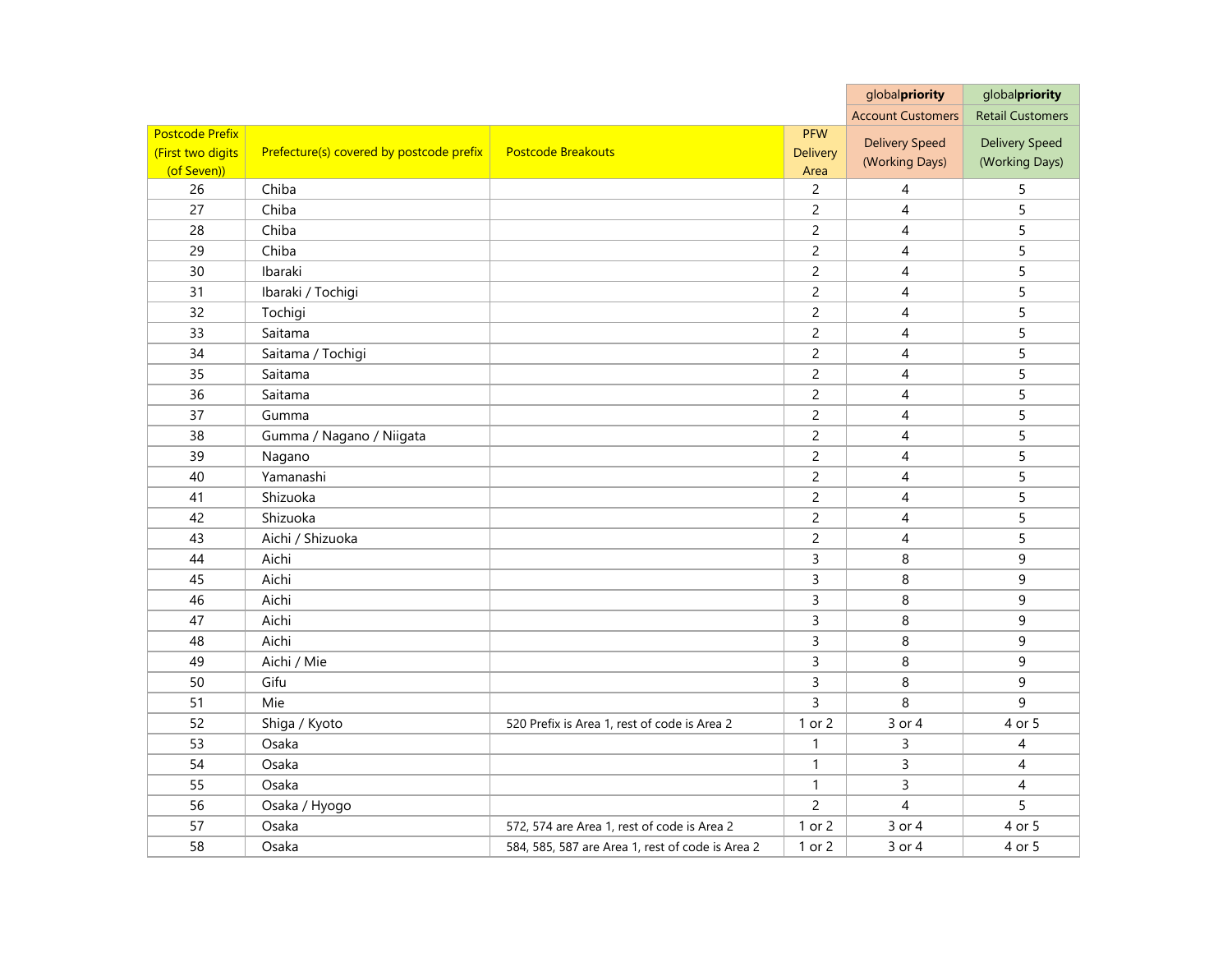|                        |                                          |                                                   |                | globalpriority           | globalpriority          |
|------------------------|------------------------------------------|---------------------------------------------------|----------------|--------------------------|-------------------------|
|                        |                                          |                                                   |                | <b>Account Customers</b> | <b>Retail Customers</b> |
| <b>Postcode Prefix</b> |                                          |                                                   | <b>PFW</b>     | <b>Delivery Speed</b>    | <b>Delivery Speed</b>   |
| (First two digits      | Prefecture(s) covered by postcode prefix | <b>Postcode Breakouts</b>                         | Delivery       | (Working Days)           | (Working Days)          |
| (of Seven))            |                                          |                                                   | Area           |                          |                         |
| 59                     | Osaka                                    | 593 is Area 1, rest of code is Area 2             | 1 or 2         | 3 or 4                   | 4 or 5                  |
| 60                     | Kyoto                                    | 600 is Area 1, rest of code is Area 2             | 1 or 2         | 3 or 4                   | 4 or 5                  |
| 61                     | Kyoto / Osaka                            |                                                   | $\overline{c}$ | 4                        | 5                       |
| 62                     | Kyoto                                    |                                                   | $\overline{c}$ | $\overline{4}$           | 5                       |
| 63                     | Nara / Osaka                             | 630 is Area 1, rest of code is Area 2             | 1 or 2         | 3 or 4                   | 4 or 5                  |
| 64                     | Mie / Nara / Wakayama                    | 640 is Area 1, rest of code is Area 2             | 1 or 2         | 3 or 4                   | 4 or 5                  |
| 65                     | Hyogo                                    | 650 and 651-00 are Area 1, rest of code is Area 2 | 1 or 2         | 3 or 4                   | 4 or 5                  |
| 66                     | Hyogo                                    | 660 is Area 1, rest of code is Area 2             | 1 or 2         | 3 or 4                   | 4 or 5                  |
| 67                     | Hyogo                                    |                                                   | $\overline{c}$ | 4                        | 5                       |
| 68                     | Shimane / Tottori                        |                                                   | $\overline{c}$ | $\overline{4}$           | 5                       |
| 69                     | Shimane                                  |                                                   | $\overline{c}$ | $\overline{4}$           | 5                       |
| 70                     | Okayama                                  |                                                   | $\overline{c}$ | 4                        | 5                       |
| 71                     | Okayama                                  |                                                   | $\overline{c}$ | $\overline{4}$           | 5                       |
| 72                     | Hiroshima                                |                                                   | $\overline{c}$ | $\overline{4}$           | 5                       |
| 73                     | Hiroshima                                |                                                   | $\overline{c}$ | 4                        | 5                       |
| 74                     | Yamaguchi                                |                                                   | $\overline{c}$ | $\overline{4}$           | 5                       |
| 75                     | Yamaguchi                                |                                                   | $\overline{c}$ | $\overline{4}$           | 5                       |
| 76                     | Kagawa                                   |                                                   | $\overline{c}$ | 4                        | 5                       |
| 77                     | Tokushima                                |                                                   | $\overline{c}$ | 4                        | 5                       |
| 78                     | Kochi                                    |                                                   | $\overline{c}$ | 4                        | 5                       |
| 79                     | Ehime                                    |                                                   | $\overline{c}$ | 4                        | 5                       |
| 80                     | Fukuoka                                  |                                                   | $\overline{3}$ | 8                        | 9                       |
| 81                     | Fukuoka / Nagasaki                       |                                                   | 3              | 8                        | 9                       |
| 82                     | Fukuoka                                  |                                                   | 3              | 8                        | 9                       |
| 83                     | Fukuoka / Oita                           |                                                   | $\overline{3}$ | 8                        | 9                       |
| 84                     | Nagasaki / Saga                          |                                                   | 3              | 8                        | 9                       |
| 85                     | Nagasaki                                 |                                                   | $\overline{3}$ | 8                        | 9                       |
| 86                     | Kumamoto                                 |                                                   | 3              | 8                        | 9                       |
| 87                     | Fukuoka / Oita                           |                                                   | 3              | 8                        | 9                       |
| 88                     | Miyazaki                                 |                                                   | $\overline{3}$ | 8                        | 9                       |
| 89                     | Kagoshima                                |                                                   | 3              | 8                        | 9                       |
| 90                     | Okinawa                                  |                                                   | 3              | 8                        | 9                       |
| 91                     | Fukui                                    |                                                   | $\overline{c}$ | $\overline{4}$           | 5                       |